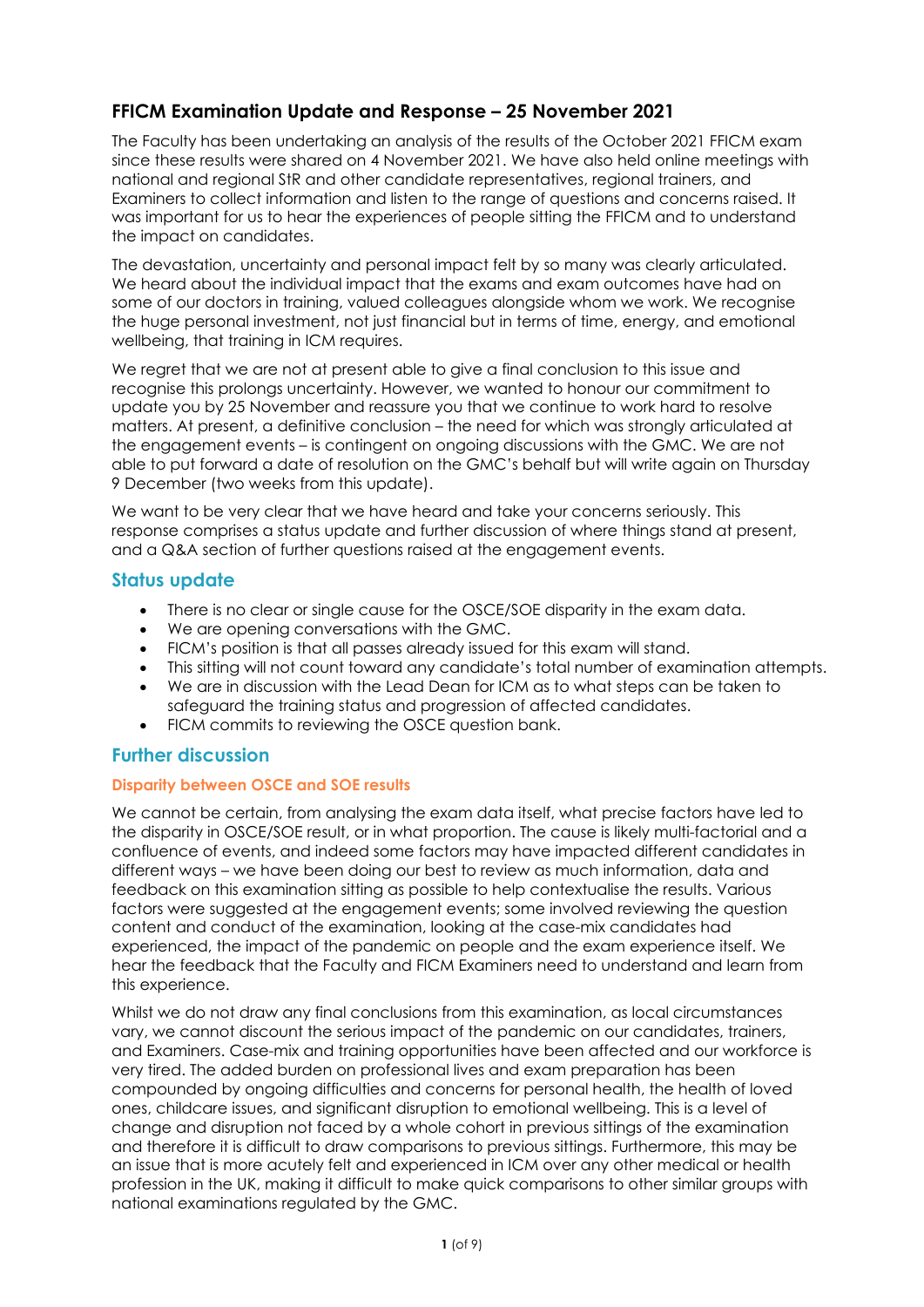#### **Involving the GMC**

We heard a number of requests from the engagement events for FICM to seek guidance from the GMC. We have been in contact with the GMC to outline what happened and seek a way forward. This further engagement with the GMC is ongoing and will unfortunately require more time, and we are not able to put forward a date on the GMC's behalf.

We entirely appreciate the desire for urgent resolution to this issue and are working to conclude this as quickly as we can. As stated, we will provide further update on 9 December.

#### **Honouring existing exam passes**

Some candidates who passed the exam have asked whether their pass mark might be rescinded following a review. The FICM position, which we have articulated to the GMC, is that previously issued exam passes must be unaffected; we believe that to change this would be unfair to those candidates.

#### **Exam attempts**

Regardless of the outcome of this situation, we can confirm that the October sitting of the FFICM will not count toward any candidate's total number of examination attempts.

#### **Workforce and training considerations**

We are in discussion with the Lead Dean as to what steps can be taken to safeguard the training status and progression of affected candidates.

#### **Further review**

As previously discussed, FICM commits to reviewing the OSCE question bank. FFICM will also be participating in the broader independent external review of RCoA examinations, which is now out for tender.

## **Engagement event questions**

We committed to respond within a week to the issues raised in the engagement events in as full a way as possible, with immediate answers to areas we can resolve straight away or updates on progress on those areas which may need additional consideration or input before resolution.

There were questions raised verbally on the call, in the meeting chat and via email. We have considered all the feedback and questions and summarised below with our thoughts – some questions are also reflected in the update section above.

#### **Q: How will FICM better prepare candidates for the exam in future?**

We have clearly heard the feedback from candidates that the preparation material currently available for the examination is insufficient. The Faculty will prioritise this. We will set up a dedicated group to oversee production of greater exam resources and to review how our broader offering of courses and other educational content can be better geared toward exam preparation. Our hope is that this work can be directly informed by input and comment from the StR body to ensure we develop the materials and resources in the way that meets your needs – we are exploring the mechanisms for this involvement.

#### **Q: Is the online format appropriate for this exam? Is virtual format justifiable in the future?**

It is fair to say that moving examinations online quickly as a result of the pandemic was nobody's preferred choice, not StRs, their trainers, nor Examiners. When the pandemic first struck in 2020, the spring OSCE/SOE and July MCQ were cancelled. This was for a number of reasons, not least concerns that the impact of working in the pandemic was significant and exam preparation would have been unfairly impacted. However, it was subsequently made clear to colleges and faculties by the DHSC/HEE that keeping exams on hold was not an option; the Exams team and senior FFICM Examiners needed to design and test a new format of delivery at pace to allow exams to go ahead. This had to be compliant with lockdown rules and test, as far as possible, the same competencies at the same standard as the faceto-face exams.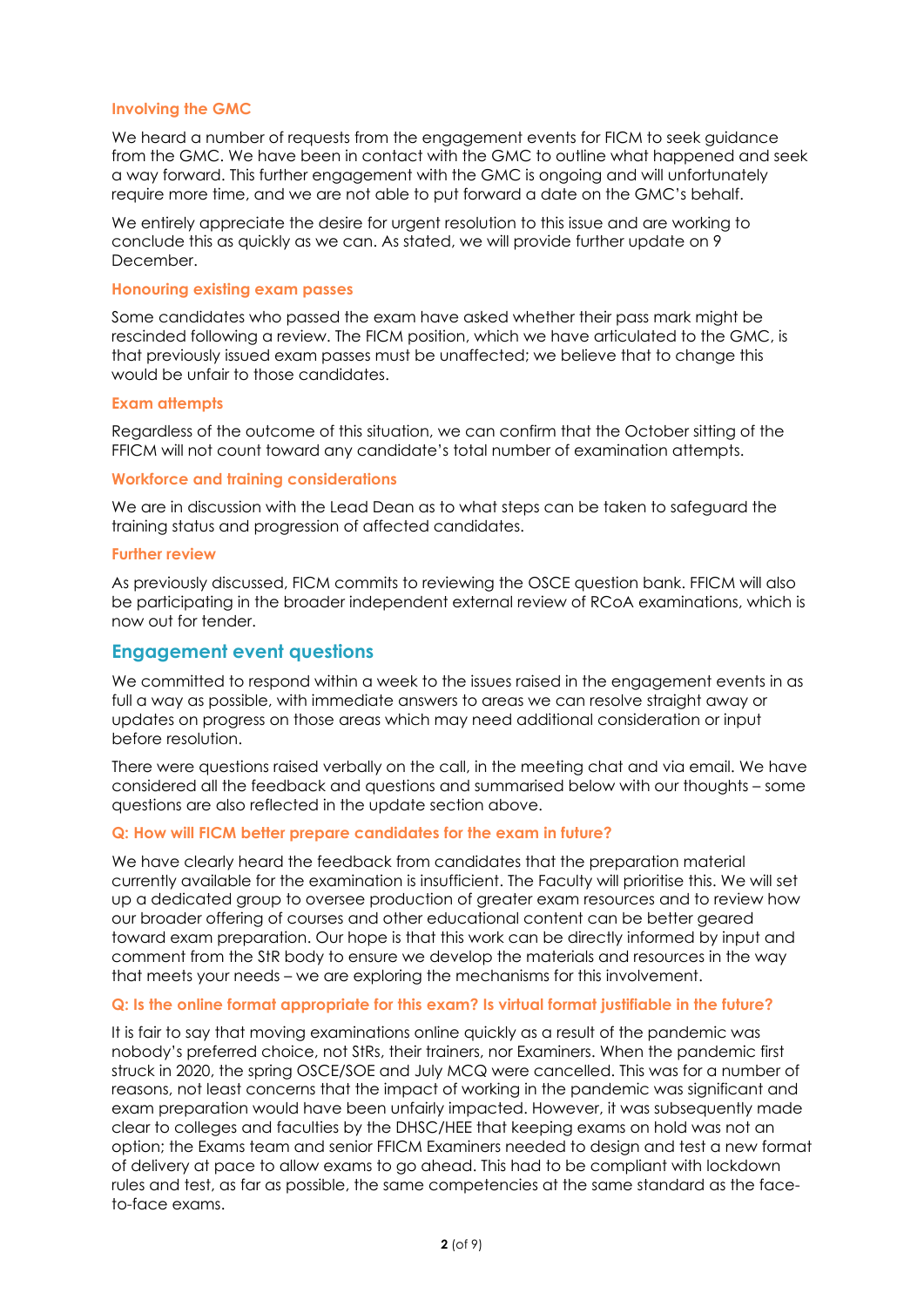A huge amount of work was put in to modify the format of exam questions pulled from the question bank and work out the logistics of how to deliver this via the online platform. These changes were then presented to, and approved by, the GMC. The Faculty remains immensely grateful to all the FICM Examiners and the RCoA Exams team for the enormous volume of work put into adapting the examination for online delivery, under unprecedentedly trying circumstances.

The RCoA has committed to online exams until April 2022 but will decide before that date whether to return to face to face or remain virtual. We spoke at the engagement events whether the SOE and OSCE could return to face-to-face and the MCQs remain remote to reduce travel. We will make sure your views on this are communicated to the RCoA Exams Board and considered.

#### **Q: Why were there delays and confusion in the communication of the exam results?**

Both the FICM and RCoA Exams teams would like to reiterate our sincere apologies to all candidates regarding the delayed and confused release of the results, and the additional distress and confusion this engendered. We are extremely sorry that this occurred.

Some background context to this issue is provided by the [recent problems surrounding the](about:blank)  [issuing of FRCA Final results.](about:blank) Following these issues, the RCoA did not feel secure in issuing exam results via email Mail Merge. The decision was therefore taken to issue all RCoA and Faculty exam results via postal letter whilst the FRCA Mail Merge issue was fixed. However, this decision was not communicated to FFICM candidates. We acknowledge that this lapse was unacceptable.

The issue on the day was caused by a mixture of factors, including a communications breakdown between the two teams. As set out in our letter to candidates on 4 November, the initial delay was caused by the process of checking and rechecking the initial OSCE results; this work involved multiple Examiners and consumed the capacity of the RCoA Exams team. The delay meant that the plan to issue postal letters was no longer workable inside the 4 November deadline; given the time constraints the results plan switched to bespoke individualised emails. This process was much more time- and labour-intensive than Mail Merge and added to the delay.

Due to the intensity and focus on the complexity of this work, the Exams team did not communicate the change of delivery method to the Faculty team. This meant that the Faculty team, when trying to advise candidates and update website information, used incorrect or out-of-date information. The final element of the delay was the simultaneous and unrelated failure of the doctors.net.uk email system, which meant that some candidates' results were further delayed. The Faculty and College again apologise wholeheartedly for this and resolve to eliminate the factors leading to this error.

This incident has highlighted the need for new processes within the operational mechanics of exam results:

- We will agree clear lines of communication for candidates when dealing with exam and results queries.
- Both RCoA Exams and FICM team members are to be physically present together within Churchill House when processing and issuing exam results – it is felt that remote working contributed to the drop in communications.
- We make a clear commitment to all candidates to share with them any communication changes – whether they be necessitated by external factors or otherwise – ahead of time.
- Cross-team briefings will be held prior to each diet of the examination to ensure all team members are aware of any changes or updates.
- The FICM website pages and materials will be reviewed and updated it should be obvious to candidates where they should go for exam updates.

**Q: Why was no paper allowed in this exam? Previous online exams had allowed this.**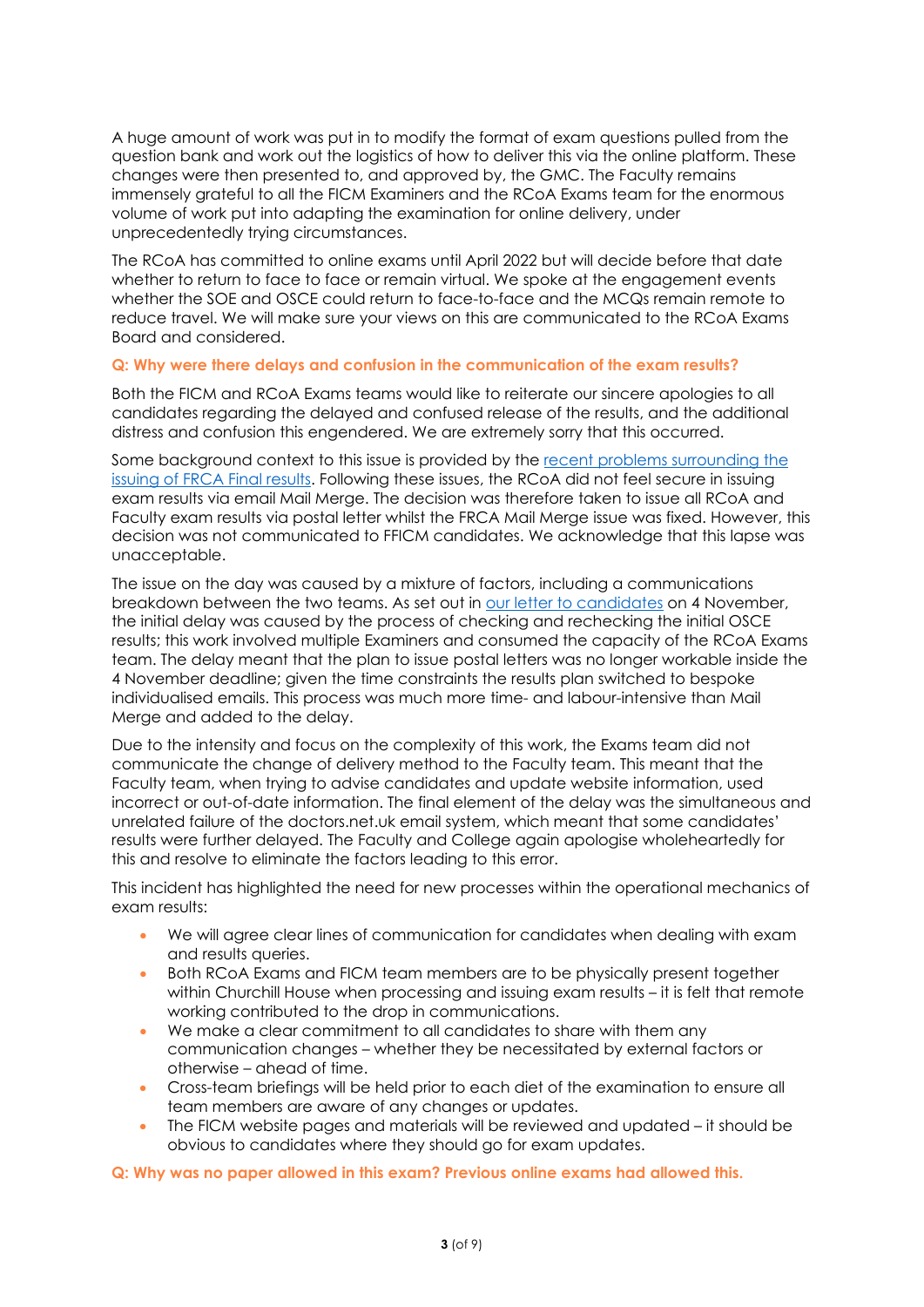A sheet of notepaper was allowed in the previous two online sittings of the OSCE/SOE but removed for this OSCE sitting. This was in order to come more in line with the face-to-face examination experience, where notepaper is not allowed, and to prevent misconduct in the examination and therefore remain fair for everyone. All candidates were told they could ask the examiner to show the initial question information again at any point during the station, if required. We have clearly heard the feedback that the removal of notepaper felt unfair to the October cohort of candidates and that the experience for online exam candidates has not been consistent.

#### **Q: Has there been examination of how different demographic or regional groups fared in the exam? Please could we directly compare the SOE/OSCE pass rate for those that sat both in this cohort – if there is a discrepancy, what is the explanation for this?**

Whilst the outcome of the examination is yet uncertain, we do not think it correct to publicly release any breakdowns of the cohort. In the results as issued, the pass rate in the SOE was, whilst better than in the OSCE, still lower than any other sitting since 2015. The reasons for this cannot be definitively gleaned from the exam data.

It should also be noted that FFICM reporting is run on the same governance lines as other RCoA-delivered examinations, which do not historically report on demographic details. There may be issues where some demographics, in compliance with data protection regulations, cannot be reported on due to cohort size. We will explore demographic reporting with the RCoA, but any such work must be scoped out in terms of feasibility and resources.

#### **Q: What are the qualifications of Examiners? Have they sat FICM exams or equivalent ICM specific exams themselves?**

The majority of the examiners have experience of examining FFICM over many years. All examiners conduct both OSCE and SOE exams and examine all types of OSCE stations except for the simulation station which is examined by a small group of examiners with expertise in simulation. All examiners have their performance in the exam audited regularly by other examiners, are observed by both lay and external medical observers, and receive feedback at their exam appraisal. They also undergo regular training in equality and diversity relevant to examinations. Examiners have considerable prior experience as trainers, examiners in other postgraduate or undergraduate exams and additional areas of subject matter expertise. Many have an additional qualification in medical education, a higher postgraduate degree in a discipline relevant to ICM and/or recent research and publications. All examiners are practicing doctors who all work at consultant level. A number of those more recently appointed have FFICM by examination but a number were appointed consultants before the first sitting of the exam and have postgraduate qualifications relevant to their training.

New examiners are appointed through a competitive process and undergo training prior to being involved in a live exam. A small number (10 maximum per year) are added to the pool. No new examiners were appointed in 2020, and eight new examiners started examining in the October 2021 exam. New examiners were trained specifically in OSCE and SOE examining and marking prior to their first exam. In the October 2021 exam the new examiners were 'supervised' during the OSCE by a senior examiner for the first two full days of their examining, as well as being audited by another senior examiner.

#### **Q: Candidates told us that Examiners themselves made comments that questions were poorly phrased.**

We were very concerned to hear this. FFICM Examiners are audited in accordance with standard exam practice and were observed in the October 2021 exam; we received no comments at the time from auditors or observers on examiner behaviour which might adversely affect the candidates' scores, but we will look into this further with the Court of Examiners and discuss any necessary process changes. If Examiners have concerns about either the process or the question content, they are encouraged to raise them with their peer Examiners so that we can address them. We will remind our Examiners of the appropriate process to follow if raising concerns about the examination. Furthermore, we will ensure that all Examiners are appraised of the methodology for the mapping of items to the ICM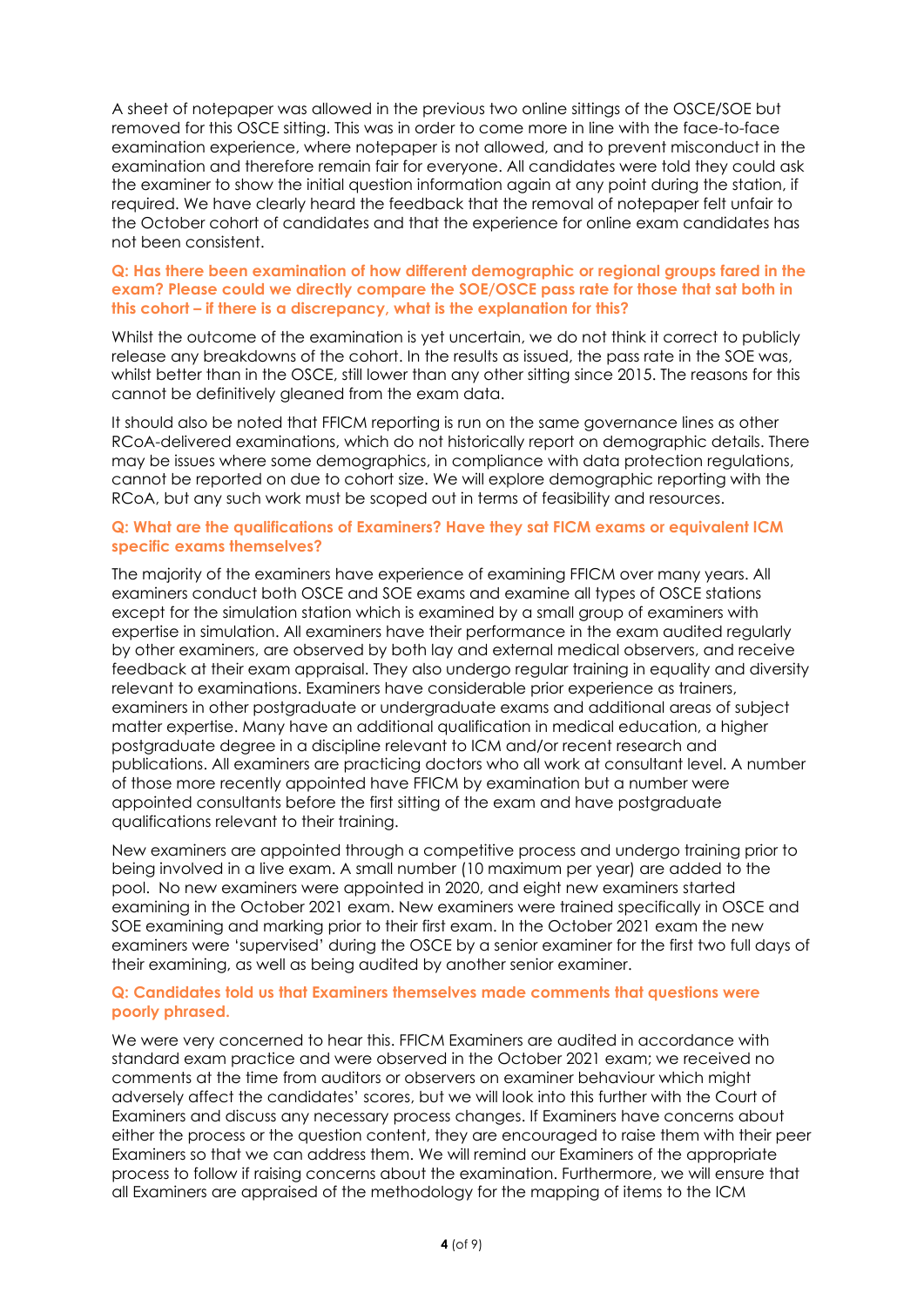curriculum so we can demonstrate the appropriateness of question content and make amendments to the question if it does not comply.

#### **Q: Why did Examiners not prompt candidates for further points on each question, and just move on to the next?**

An OSCE is an objective exam; the candidates' experience should be independent of the Examiner as much as possible, be it in face-to-face or online examination. For these reasons we have strived to standardise the wording and the use of re-phrasing and prompting in the OSCE. We have heard and understand the feedback that this limit on subjective flexibility has been an issue for candidates if the phrasing of the original question is felt to be unclear or is misinterpreted by the candidate and the Examiner is unable to redirect them. The clarity of phrasing is considered when questions are written, reviewed and when the Angoff score is established, and will be considered again as part of the OSCE question bank and exam processes.

#### **Q: Do the results mean this cohort needs extra support to complete training, or may suffer from lack of training progression?**

We are in discussion with the Lead Dean, HEE, and the devolved nations as to what steps can be taken to safeguard the training status and progression of affected candidates. We do not wish to see any candidate disadvantaged considering the impact that the pandemic has already had in their training and wellbeing.

#### **Q: Is this exam doing the job it is meant to do, to select those who are competent to be independently practicing ICM clinicians/consultants?**

We have clearly heard the feedback that greater clarity is needed around the purpose and standard of the exam. The role of the exam is to test knowledge and competence of specific skills across the curriculum.

Questions are developed to represent the full breadth of the curriculum and to appropriately sample content and aspects within it. Relevance to ICM is described by the curriculum, and this has recently been updated and aligned to the GMC *[Excellence by Design](about:blank)* standards and the Generic [Professional Capabilities](about:blank) for training (more on the curriculum below). The development of the CCT in ICM has, since 2010, drawn extensively on the Competency Based Training in Intensive Care Medicine in Europe [\(CoBaTrICE\)](about:blank) syllabus, an international partnership of professional organisations and critical care clinicians working together to harmonise training in Intensive Care Medicine worldwide. If topics are deemed important to ICM but absent from the curriculum or if the curriculum is thought to contain items *not* relevant to ICM, then this would be addressed by review of the curriculum, followed submission to the GMC for approval. Every major revision of the curriculum, including that for undertaken for 2021, is subject to a public consultation process where trainers and StRs have the opportunity to highlight any concerns of this nature alongside other content or structural concerns.

#### **Q: What external independent educational specialists have been involved in designing and delivering the FFICM exam?**

Educationalist review of specialty examinations is provided by the GMC, which reviews each specialty's examination as part of the assessment system for its CCT, including the validity of the assessment methods and examination methodology used (MCQ, SOE, OSCE etc).

The FFICM Examiners have also routinely invited external or independent individuals to view and comment on the examination, its delivery and the processes used in the examination. Feedback in this way has always been welcomed and seen as a positive and constructive way of benchmarking and reviewing what we do. During the recent exam we had a senior external observer from the College of Intensive Care Medicine, Australia and New Zealand.

#### **Q: Will there be an independent investigation of the exam, and who will do this?**

The Royal College of Anaesthetists is commissioning an independent review of the entire RCoA examination structure. This review will cover the processes, infrastructure, delivery methods, resources, communications, roles and responsibilities and policies of the examinations. We intend to include the FFICM processes and examination within the scope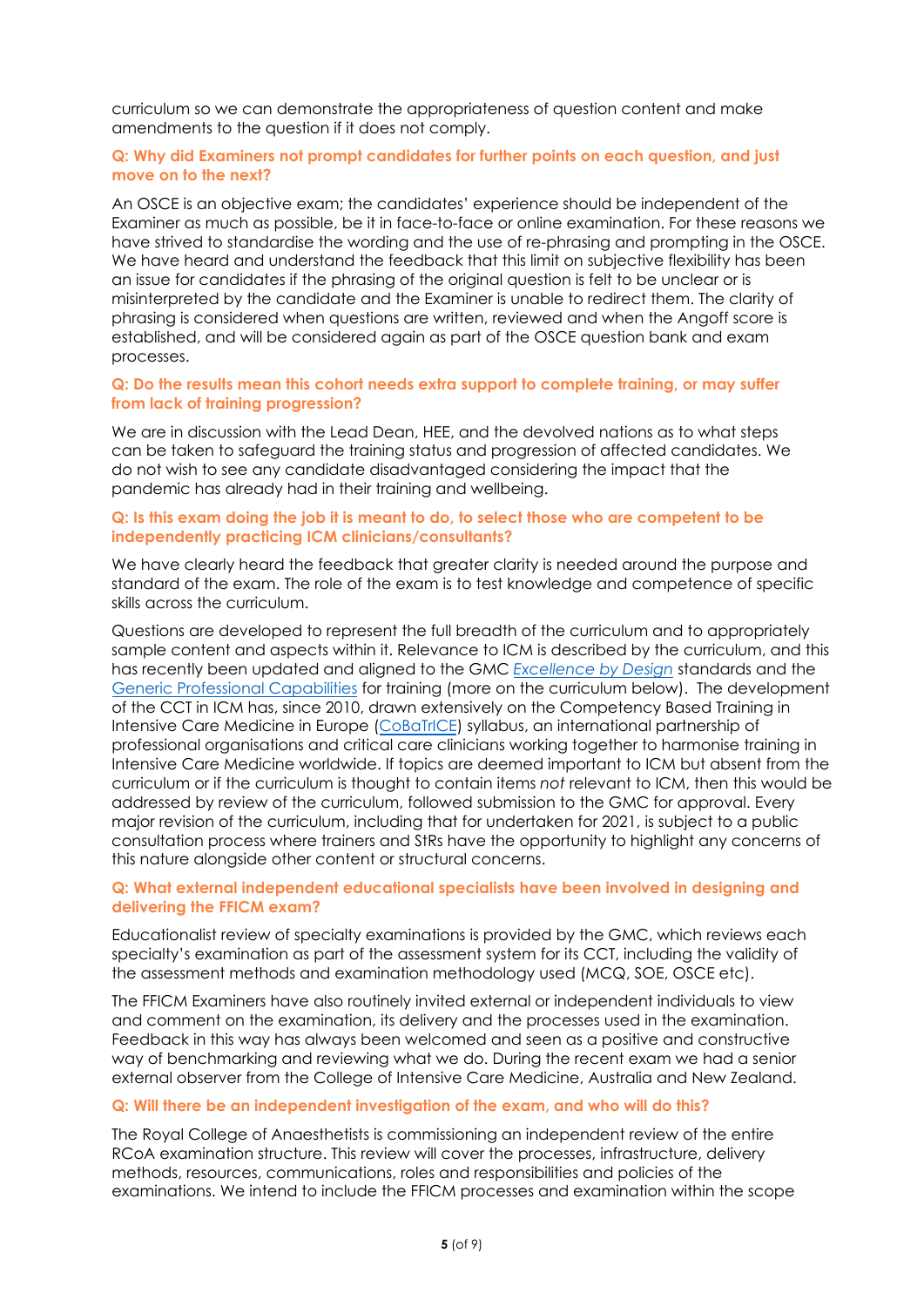of this review as the FFICM examination is supported by and delivered via the College Exams team. The FFICM Examiners are confident the findings from any review of the examination process will contribute to the quality and ongoing development and evolution of the examination. The Faculty will report the findings of the review and recommendations to the Board and publish these so members have oversight of the future direction of travel of the FFICM examination.

The contract for the review is now out to tender.

#### **Q: Is there a conflict of interest in that some of those who have reviewed the exam are also Examiners?**

Examiners are recruited and trained to deliver the standards of the examination. The examiners do this on behalf of the FICM Board and are overseen by FICMTAQ (the FICM Training, Assessment & Quality committee). Therefore, it is entirely appropriate for the senior examiners, who know the examination and its processes, to undertake a review of the exam process and report to FICMTAQ and Board. This arrangement is common amongst medical Royal Colleges.

#### **Q: Can the exam be put on more frequently?**

Exam frequency is dictated by the availability of examiners, who volunteer their time to invigilate, and the capacity of the RCoA Exams Team. We have found that examiners have increased pressure on their time, as they work alongside StRs in ICUs across the UK. The RCoA exams calendar incorporates FRCA as well as exams for FICM and the Faculty of Pain Medicine. These are limiting factors on the ability to put on additional exams.

#### **Q: Will there be space for all candidates who want to re-sit the exam when they want to sit it?**

We will do our utmost to ensure that, for candidates who must re-sit, there is space to do so. The RCoA has committed to online examinations until at least April 2022 and is yet to take a decision about whether to continue online or return to face-to-face after this time. However, whether virtual or in-person, we are constrained by the availability of volunteer examiners, the capacity of the RCoA Exams Team, and utilisation of Churchill House without any social distancing measures and capacity restrictions (though the building has now reopened, these are still in place).

#### **Q: Will there be financial compensation?**

We are not currently able to make any comment regarding finances until such time as we have a better understanding of the issues and an agreed forward plan.

#### **Q: Does FICM fully stand behind the content of every question in this exam? Who writes questions? Provide assurance as to how questions match the syllabus.**

All the questions are mapped to the Stage 1 and 2 training of the CCT in ICM curriculum, (excluding the Special Skills Year). The competencies which underpin the 2021 curriculum's 14 High Level Learning Outcomes (HiLLOs) are the same as those within the previous curriculum, albeit reconfigured to adhere to *[Excellence by Design](https://www.gmc-uk.org/education/standards-guidance-and-curricula/standards-and-outcomes/excellence-by-design)*. The questions are all derived from this curriculum and mapped to it and written and reviewed by current practicing UK intensive care physicians; examiners are required to step down when they retire from their ICM clinical role.

The question selection for an OSCE exam is undertaken by the OSCE subgroup lead, following a predetermined structure, to provide one radiology, one ECG, one communication (professionalism), one simulation, and nine clinical/data questions. This format has not changed since the first OSCE, as approved by the GMC; this broad format has been replicated in the transfer to on-line OSCE made necessary by COVID restrictions.

OSCE questions are selected from the database from across a wide and representative range of topics from the curriculum to ensure content validity. The SOE and OSCE question selections are also arranged to avoid a clash or duplication in topics, so that candidates who sit both components in the same sitting are not examined on the same narrow topic area in both components. Question selection also considers the difficulty of questions (as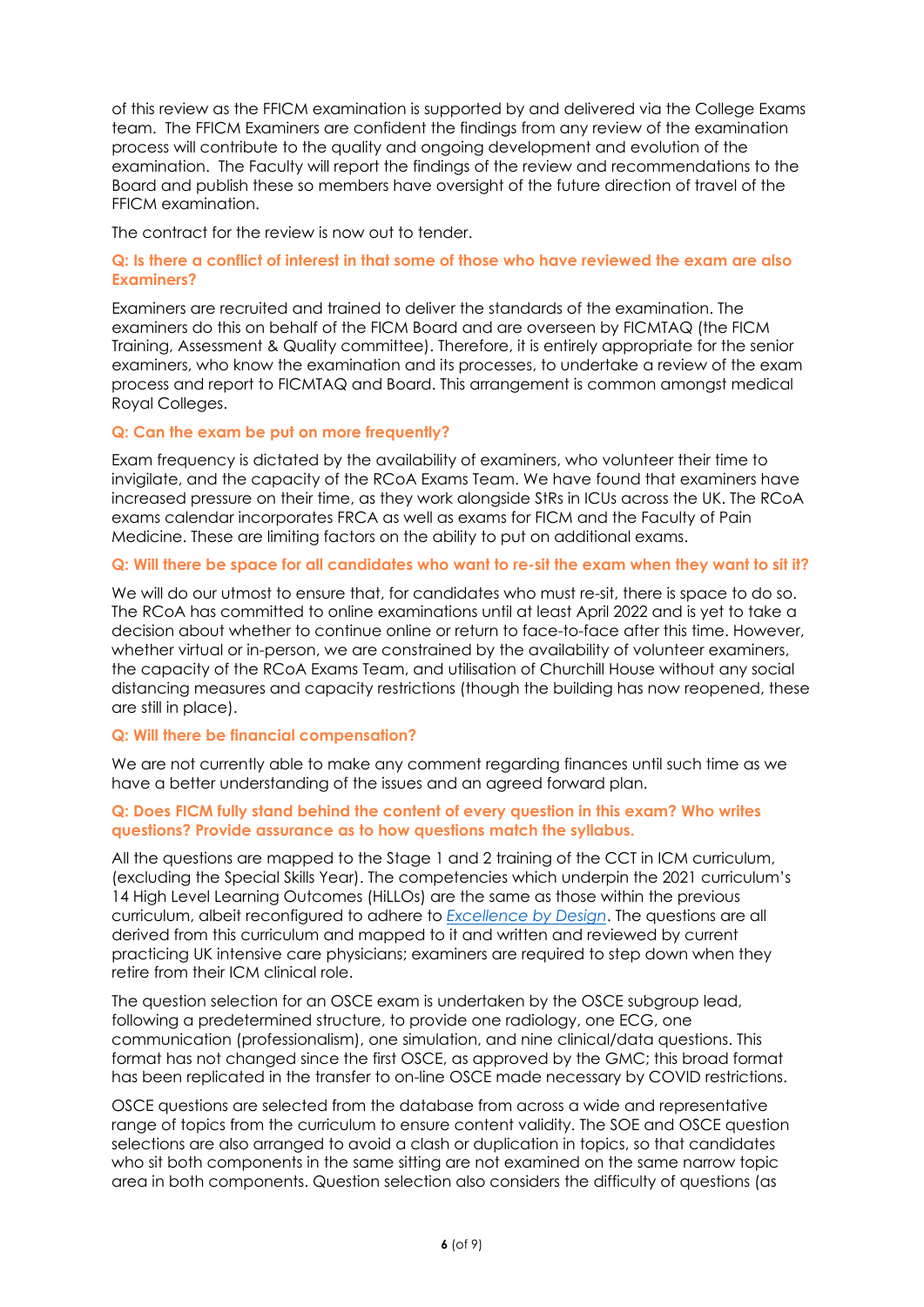reflected in the Angoff scores) so that exams have a similar overall level of difficulty across the days. This question section methodology has not changed.

Each OSCE exam day in October 2021 had 13 questions, of which one or two were new (i.e. not used in any previous exam). Over time, the number of new questions per day has reduced gradually from all new questions in the first exam to one or two, plus the 'test' question, per day. Previously used questions for the recent OSCE exam in October 2021 had been used between one and eight times in previous exams (an average of 2.8 times).

Given that these questions or topics (including fire safety/infection control) have been used successfully before, the Faculty stands behind the decision to use them in the exam as there was thought to be no reason prior to this exam to question their use.

However, we have heard the feedback from engaging with you that there is a perception that the OSCE questions place undue emphasis on rote recollection of specific non-critical facts. We commit to reviewing the OSCE question bank to try to consider these issues.

The exam, both its content, delivery and standard setting remains under constant review, and these will continue to be reviewed both internally and with the help of external advisors.

#### **Q: How would the removal of the resus and communications stations in this cohort affect the pass mark/rate? Is examining resuscitation in this format appropriate?**

As simulations cannot be provided identically by remote delivery, the last three OSCE examinations have instead included an e-simulation station, in which the candidate talks to the examiner about what they would do in a specific clinical situation rather than actually demonstrating it. In the October 2021 diet, by chance according to the criteria outlined below, most of the e-simulation stations were designated as the 'test' station in the OSCE, so did not contribute to the candidates' overall mark.

At each exam, one of the 13 stations is designated as a 'test' station, based on pre-defined criteria. If there is an operational problem that resulted in the question not being able to run consistently for all candidates, this is designated the 'test' station. If there is no 'unfit' station, the newly Angoffed question in which the average mark has the maximum difference below the Angoff score for that question is designated the 'test' station. If no newly Angoffed questions score below, then the question with the minimum difference above the Angoff score is designated the 'test' station.

The majority of OSCE questions used in the October 2021 exam, as above, were questions that had been used in previous sittings unaltered. As such, the Angoff score for those questions was unchanged from previous examinations. There were no 'unfit' stations in the October 2021 OSCE, so the test station was removed according to the rules outlined above.

#### **Q: The OSCE exam face-to-face is a fast-paced exam, online it takes much longer and so take much more mental endurance, should this not be reflected in the pass mark?**

The online OSCE does indeed take longer than the face-to-face version. The examining time is unchanged. However, movement of candidates between stations online necessarily is more time consuming than in person. In addition, any internet connection problems for any individual introduces a delay for the whole rotation in order to allow the affected candidate best opportunity to complete their examination.

The face-to-face OSCE takes 104-120 minutes of exam time (depending on the number of rest stations) plus approximately 20-30 minutes of 'call' time before this and additional time for any delays between stations (rarely for than 5 minutes overall). A 'standard' exam time (without delays) is 135 minutes. If a candidate with extra reading time (reasonable adjustment) is present, there is additional time between stations for all candidates.

The online exam takes 143-165 minutes (depending on the number of rest stations) plus 30 minutes for 'call time' and a security check, and any additional time for any delays between stations. The additional examination time is caused by the time taken to move candidates into and out of stations individually, time to read the candidate instructions and an extra minute per station to compensate for any minor internet issues. Delays between stations, mostly caused by any internet connection problems, can be longer in the on-line exam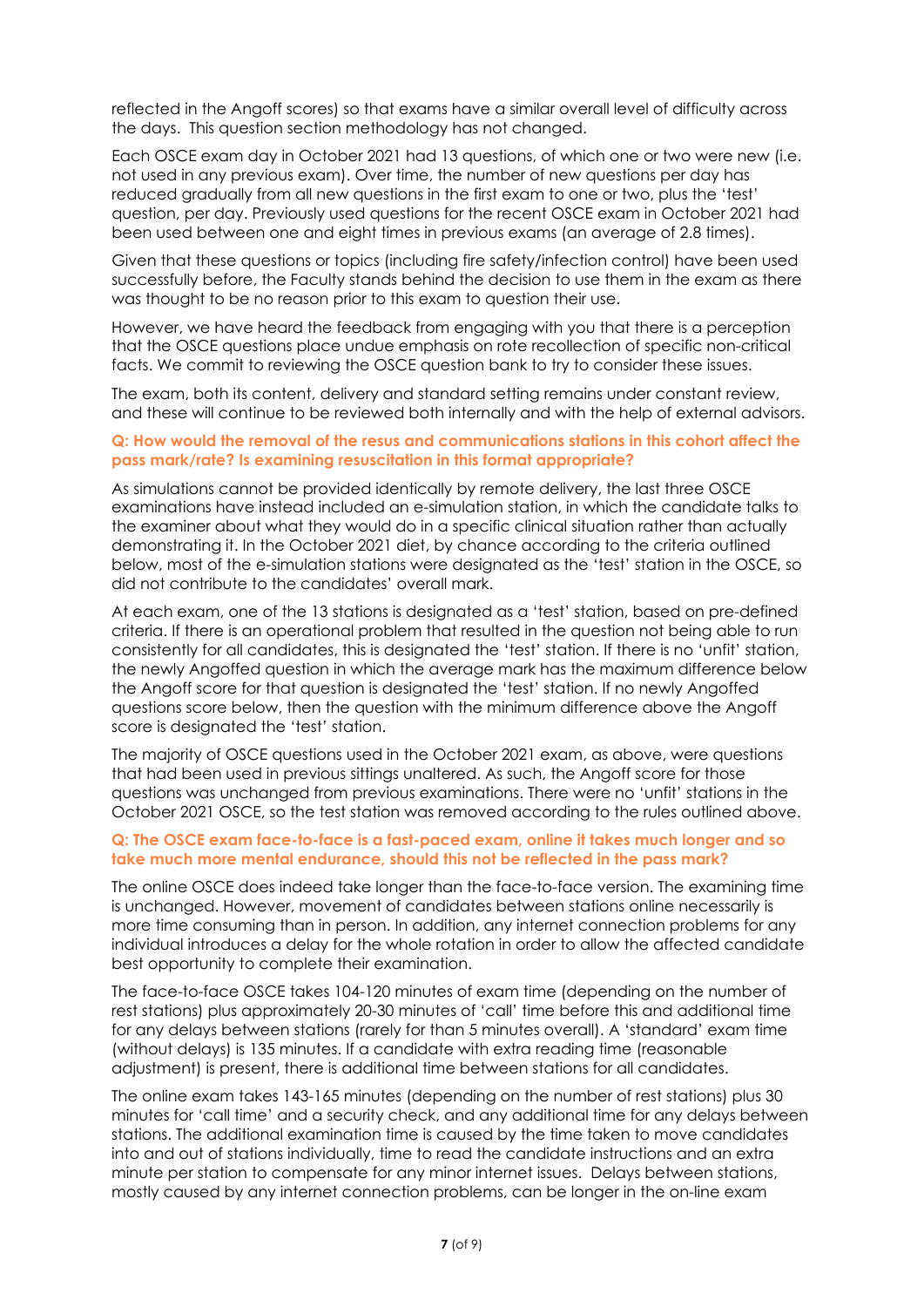(rarely up to 10 minutes) and occur more frequently. Because of the sequential movement of candidates from station to station, if one candidate 'drops out', the whole circuit has to be paused while getting that candidate back into the exam. Some exams have no delays, some have several.

Because of the increased time overall, the online OSCE has a 10-minute break where candidates and examiners can leave their screen for refreshments or a comfort break after seven stations (mid exam). Candidates are also able to leave their screens for a short break after the briefing but before the security check, which precedes the first station. A standard exam time (without delays) is 30 minutes then a short break then 160 minutes with a break after approximately 85 minutes.

If a candidate who needs reasonable adjustments of additional reading time is present in the online exam, they are moved earlier into a station, so no additional delay occurs for other candidates.

In two instances in the first online exam (October 2020) additional marks were awarded to a candidate who had insufficient time on a question due to technical issues. No occurrences of these problems occurred in the October 2021 exam.

### **Q: Why was the ICM curriculum changed? It has added to uncertainty.**

The recent 2021 update to the ICM 2021 curriculum was mandated by the GMC, which initiated an update to all specialist medical curricula to ensure compliance with its *Excellence by Design* principles. The timing for this was not set by the Faculty, but we have endeavoured to keep the ICM community updated through the curriculum's development, consultation, and implementation.

#### **Q: Why were some StRs changed from the old curriculum to the new in the middle of a training stage, rather than waiting until the end of the training stage?**

The implementation date of the new curriculum was mandated by the GMC. StRs in Stage 3 of their training were permitted to stay on the old curriculum in order to close out their training. For StRs in Stage 1 and 2, it was necessary to move to the new curriculum due to the move to a new ePortfolio (more below), as for financial and practical reasons, it is also not possible for FICM to keep both NES and the new LLP running alongside each other for a prolonged period.

We note with interest the feedback that there is 'not enough specificity' in the curriculum and would like to understand more about this. The curriculum assessment is made up of 14 High Level Learning Outcomes (HiLLOs). In keeping with the GMC's requirements in *Excellence by Design* – applicable to all specialties, not just ICM – the HiLLOs of the new curriculum move us away from the previous practice of detailed evidencing of individual competencies – often cited as a drawback to the 2010 curriculum – to an outcomes-based assessment approach. Educational Supervisors must make an overall judgement based on all the information available to them as to whether the HiLLOs are achieved at the expected level at each key progression point. The FICM Training, Assessment & Quality Committee appreciate that this is a shift in mindset; however the hope is that this is compensated for by the associated reduction in assessment burden, which was felt to be a drawback of the 2010 curriculum.

We hear your feedback that further guidance is required on this and will take that forward.

#### **Q: Why have we moved to a new ePortfolio at the same time as a new curriculum?**

The move to a new curriculum correspondingly spurred the need for an updated ePortfolio. The decision was whether to stay with the previous provider NHS Education for Scotland (NES) or seek a new solution. Several medical Royal Colleges had decided to leave the NES ePortfolio, putting the future viability of the platform in jeopardy. FICM began looking into alternative providers in 2018 and engaged with several major providers, including the company hosting the RCoA's Lifelong Learning Platform (LLP). A thorough options appraisal was provided to the RCoA, to whom the Faculty of Intensive Care Medicine (FICM) is legally and financially responsible and following careful consideration, the LLP was selected as the most appropriate platform for both operational and ongoing financial concerns.